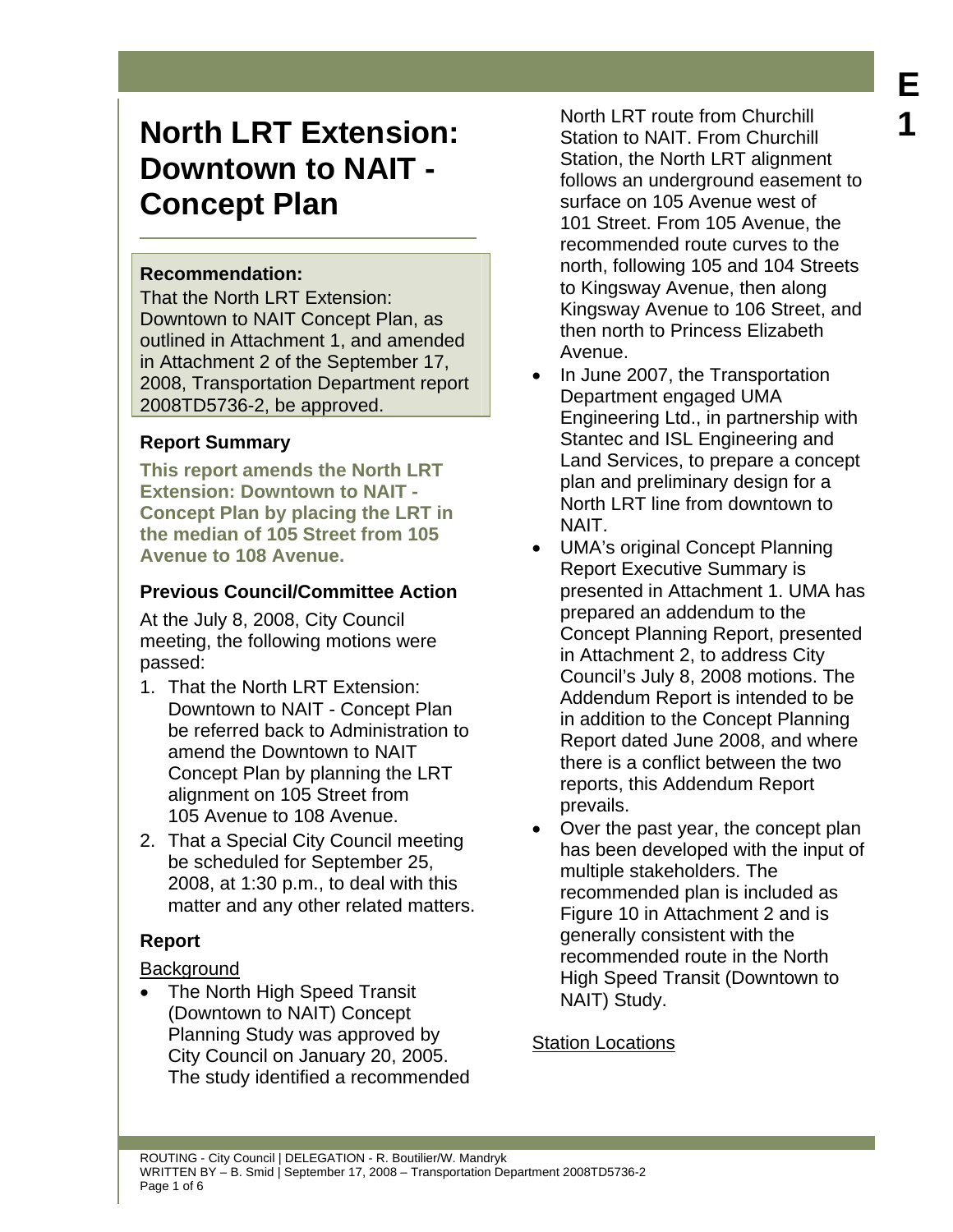- There are three proposed stations which will serve the major destinations in the area:
	- MacEwan Station located near 105 Avenue and 105 Street to serve Grant MacEwan College and redevelopment land within the Downtown North Edge. This station is consistent with previous planning including the High Speed Transit (Downtown to NAIT) Study, North Edge Development Study as included in the Central McDougall/Queen Mary Area Redevelopment Plan, and the 105 Avenue Corridor Study (2006).
	- Kingsway Station located on Kingsway between 104 Street and 106 Street to serve the Royal Alexandra Hospital, Glenrose Hospital, Victoria Composite School, and Kingsway Garden Mall. The existing Kingsway transit centre will be relocated to be adjacent to this LRT station to integrate bus service along 111 Avenue with the LRT.
	- NAIT Station A temporary station is proposed on 106 Street south of Princess Elizabeth Avenue. NAIT has requested that the LRT be constructed underground from Princess Elizabeth Avenue to 118 Avenue, with a station integrated into their proposed Centre for Applied Technologies building. As NAIT is early in the planning process for the new building, details on station configuration and cost sharing cannot be finalized. Transportation Department will continue discussions with NAIT during the engineering stage.

#### Property Acquisition

- The downtown to NAIT corridor is an established area with limited available right-of-way. It will be necessary to acquire a number of residential, commercial, and institutional properties. A property requirement plan is presented as Figure 12 in Attachment 2. This plan will continue to be modified through the preliminary design phase.
- Participants in the December 2007 Public Consultation phase indicated significant support (approximately 85%) for property acquisition to accommodate LRT expansion.
- A two-year lead time for property negotiations is required in order to allow the owners' sufficient time to negotiate an agreement and to possibly re-establish their business and ownership in a new location. Given that it may be necessary to construct a new structure for certain situations, which is possible under expropriation, this process can easily take two years or longer to complete at a minimum business loss cost to the owner and to the City.

# Qualico/EPCOR Tower

• Construction of the LRT tunnel below the Qualico/EPCOR tower on the Station Lands site north of the CN Tower is scheduled to be completed in 2009.

## 105 Street Alignment

- Following the July 8, 2008, City Council meeting, further planning was completed to evaluate potential alignments for the LRT within the 105 Street road right-of-way, from 105 Avenue to 108 Avenue.
- Five options were evaluated, including LRT alignments on the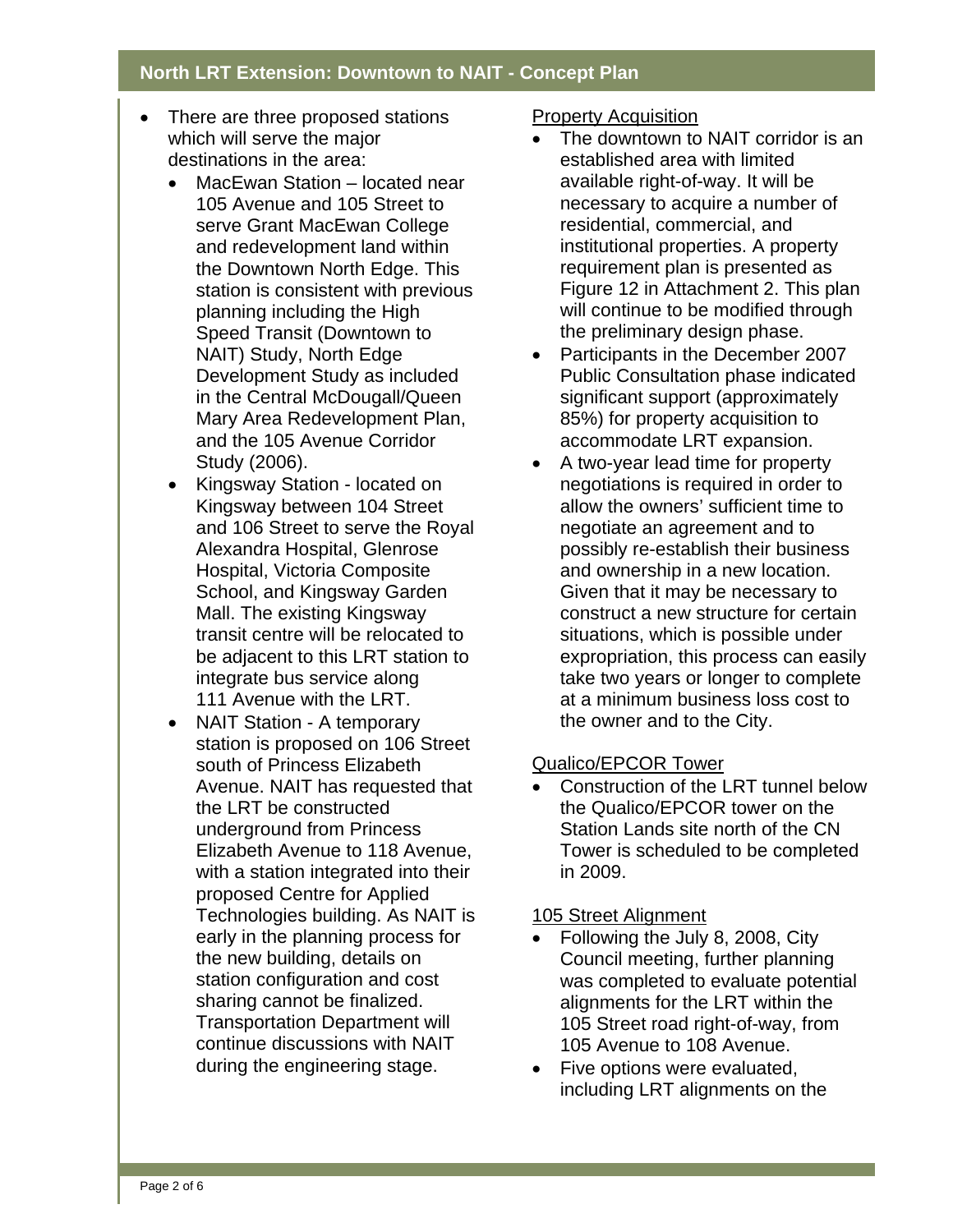east, west or median of 105 Street with a single traffic lane in each direction; an option to place the LRT on 105 Street with two northbound lanes on 105 Street and two southbound lanes on 106 Street (one-way couplet); and an option to place the LRT on 105 Street with a three lane cross section, with the centre lane operating as a reversible lane.

- The median option, presented as Figure 7 in Attachment 2, is recommended for the following reasons:
	- Optimizes traffic flow by minimizing the number of turning movements which conflict with train crossings.
	- Balances the impact of LRT construction and operation on adjacent properties, and maximizes separation from adjacent commercial and residential buildings.
	- Provides a reasonable LRT curve radius of 90 meters from 105 Avenue to 105 Street.
	- Maintains all existing commercial accesses to 105 Street. One existing alldirectional access will be restricted to right-in, right-out.
- The LRT alignment along 105 Avenue has been designed to accommodate the curve onto 105 Street without impacting the cityowned 105 Street Emergency Services building. The location of the proposed MacEwan Station has shifted approximately 50 metres southeast of the location shown in Figure E-1 of Attachment 1. The portal location is not affected.
- Access to the Square 104 Apartment building at the northeast corner of 104 Avenue and 105 Street will be relocated from 105 Avenue to a new signalized all-directional intersection at 104 Avenue and 104 Street. The property owner has been informed of this proposal. An access closure bylaw will be required.
- To avoid conflicts with ambulances being dispatched from the 105 Street building (EMS Station #42), a new ambulance station west of the LRT alignment will be required. A contingency for this has been included in the cost estimate. The remaining operating functions in the 105 Street building will not be impacted by LRT operations.
- 105 Street will be closed to traffic from 107 Avenue to 108 Avenue to accommodate the LRT alignment and pedestrians only. This is necessary for traffic operation at the intersection of 107 Avenue and 105 Street.

#### Traffic Modelling/Road Modifications

- Detailed traffic analysis for 105 Street from 105 Avenue to 108 Avenue has not been carried out. However, it is expected that 105 Street will accommodate approximately 10,000 vehicles per day as a two lane arterial (one lane in each direction). With a current volume of approximately 16,000 vehicles per day, the remaining 6,000 vehicles per day will need to be accommodated through shifts in travel routes, travel mode, and/or the time at which the trip takes place.
- Traffic modelling has been completed for the remainder of the North LRT alignment using projected traffic volumes for the year 2041. No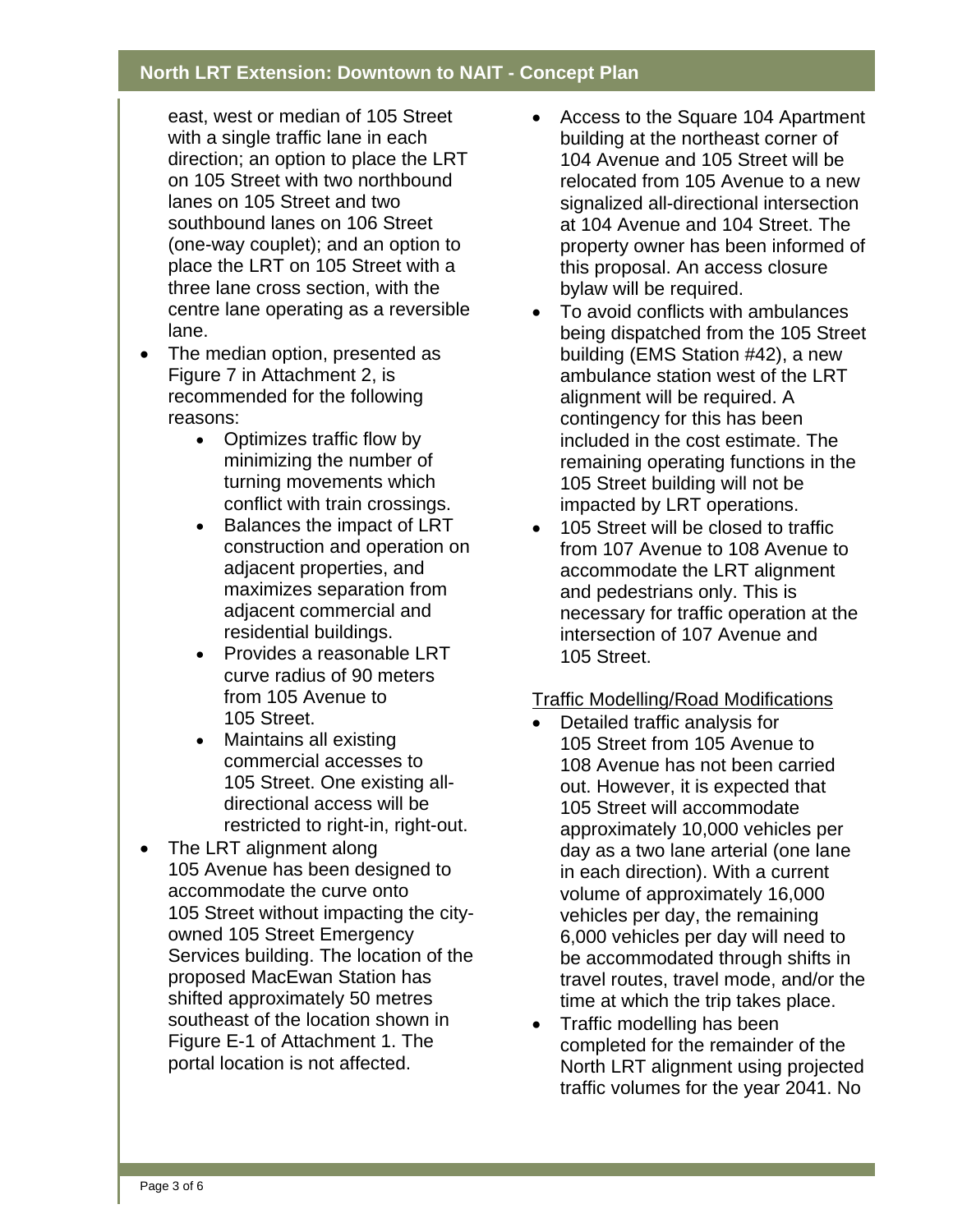grade separations are required. All road crossings can function as surface crossings, with roadway modifications to accommodate traffic.

• Traffic analysis will continue during the engineering stage to finalize roadway modifications, access/egress to adjacent businesses, institutions and communities, and parking.

## Noise and Vibration

- Noise modelling has been conducted for the North LRT alignment. Noise attenuation is not required under the *Urban Traffic Noise Policy* (C506) which specifies an allowable threshold of 65 dBA Leq $_{24}$ .
- Vibration modelling is underway. Impacts to existing structures adjacent to the alignment will be assessed.

## Pedestrian Circulation and Multi-use Trail

- The North LRT project will incorporate a multi-use trail (MUT) from NAIT to MacEwan Station. The MUT will generally parallel the LRT alignment. A portion of the MUT will run along 104 Street from 105 Avenue to 108 Avenue.
- The MUT will tie into 105 Avenue between 101 Street and 105 Street. This section forms part of the 105 Avenue Corridor Study, approved by City Council in November 2006. To eliminate future re-work and duplication of costs, the North LRT project will include streetscaping and landscaping along 105 Avenue from 101 Street to 105 Street consistent with the 105 Avenue Corridor Study. The streetscaping and landscaping will

be funded by the development levy approved in the 105 Avenue Corridor Study.

- Surface pedestrian crossings are planned at all road crossings, both ends of each station, and mid-block at approximately 108 Avenue/ 104 Street and 113 Avenue/ 106 Street. Pedestrian access from the stations to all major activity centres will be preserved.
- Industry standards will be applied to ensure the appropriate safety warning devices and physical barriers are in place at all pedestrian crossings. An independent safety audit of all pedestrian crossings will take place during the detailed engineering phase.

## Cost Estimate and Implementation

- The conceptual cost estimate is \$660 million in 2008 dollars, including the previously approved tunnel below the EPCOR Tower. The estimate including inflation is \$825 million. This estimate includes property acquisition and purchase of 10 Light Rail Vehicles. A cost breakdown is presented as Figure 13 in Attachment 2.
- These estimates are based on budget approval in 2008, as part of the 2009-2011 Capital Budget process. Detailed design will commence in 2009, with construction starting in 2010 and finishing in 2013. The extension would be open for service in 2014.

# **Public Consultation**

• Public involvement for this project has included discussions with a stakeholder advisory group, stakeholder and community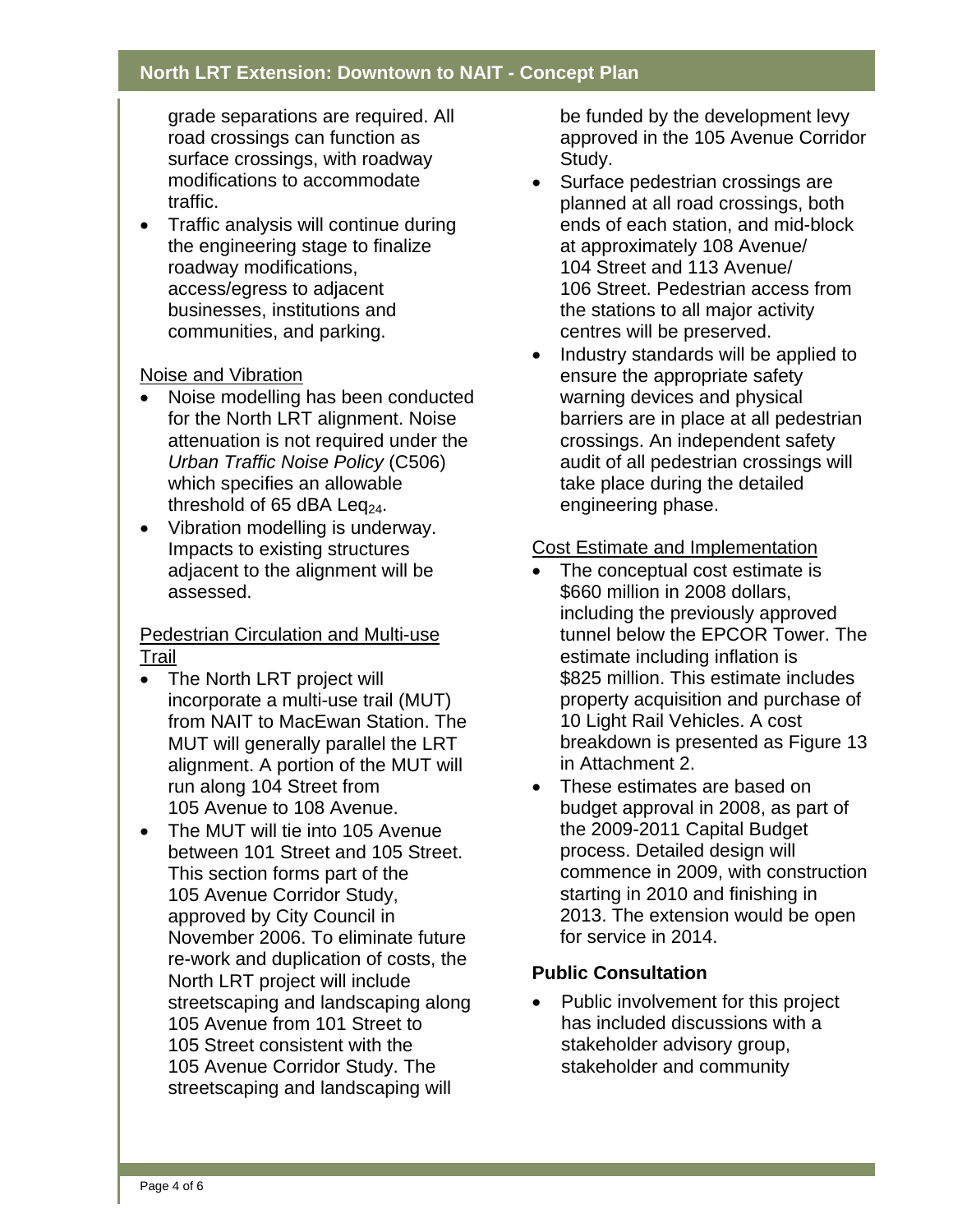meetings, open houses, and print/online questionnaires.

- Many of the issues raised through public involvement are similar to previous LRT planning projects, including concerns about noise, traffic, safety, and community impacts. Overall, there is a divergence of opinion between the views of directly impacted stakeholders and potential LRT users, with potential users expressing significant support for the concept plan and interest in seeing it built, compared to a segment of the directly impacted stakeholders that have expressed concerns about community impacts and property acquisition, and suggested a desire for an underground alignment.
- Following the July 8, 2008, City Council meeting, a questionnaire was sent to adjacent property owners, residents, and business operators along 105 Street from 105 Avenue to 108 Avenue. This information was used to help distinguish if there were specific issues on 105 Street that should be considered when determining an ultimate recommended alignment on 105 Street.
- In the commercial/mixed use area (105 Avenue to 107 Avenue), respondents indicated priority should be given to providing traffic capacity and vehicle access. In the residential area (107 Avenue to 108 Avenue), respondents indicated priority should be given to vehicle access and traffic capacity.
- This information was incorporated into the evaluation, along with considerations for technical issues, constructability, and findings from the December 2007 consultation.

While no option provided a solution that would meet every desire, the evaluation process provided a means to balance these considerations and develop a recommended alignment.

### **Land Use Impacts**

The recommended alignment is consistent with the high speed transit corridor envisioned in the Downtown North Edge Development Concept within the Central McDougall/Queen Mary Park Area Redevelopment Plan, approved by City Council in 2005.

#### **Budget/Financial Implications**

• The budget for the North LRT extension will be brought forward to Council for approval through the 2009-2011 Capital Budget setting process. The total project budget of \$825 million includes the \$45 million previously approved for the tunnel below the EPCOR Tower. Therefore, \$780 million of new funding is required.